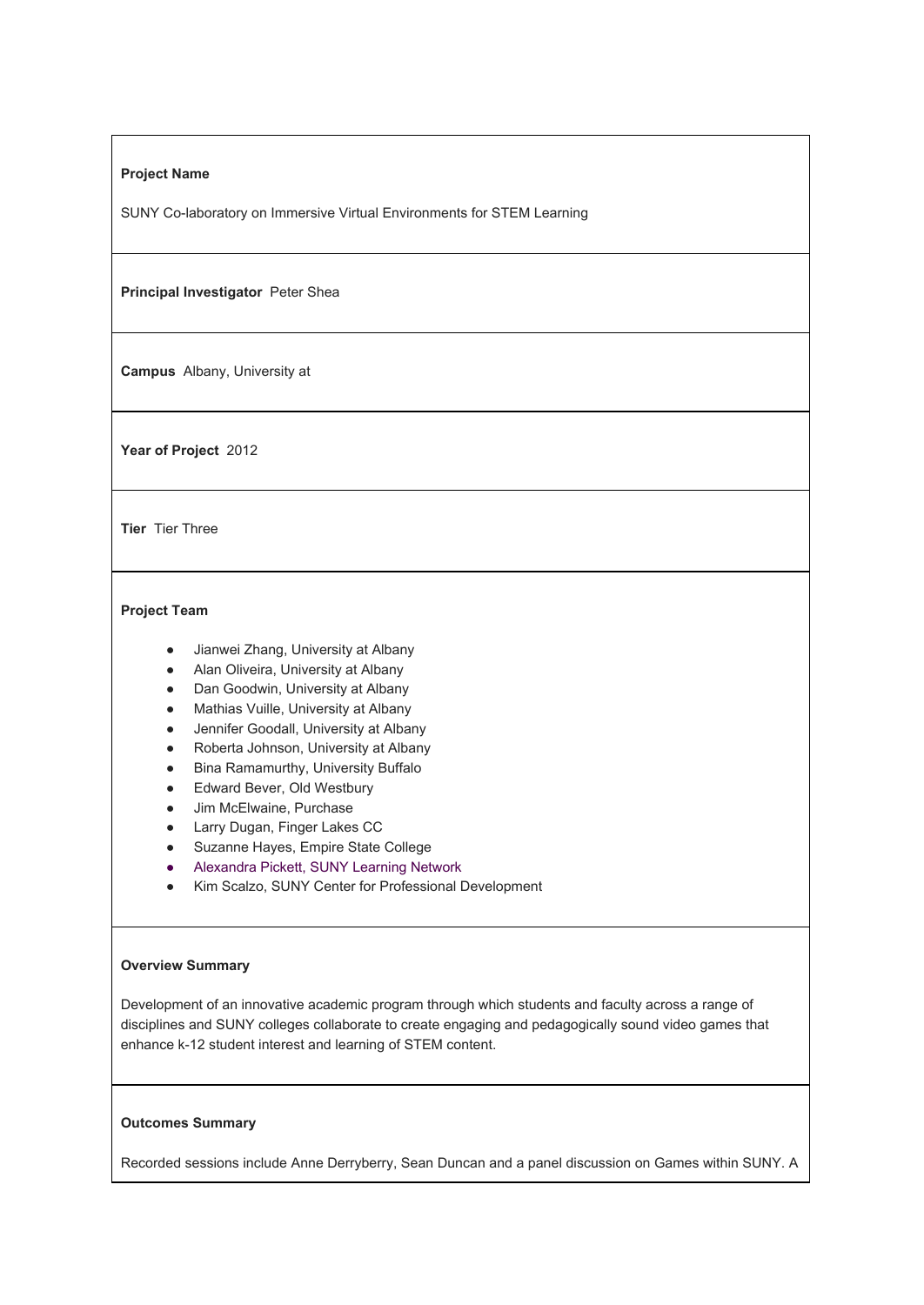course plan is [available](http://commons.suny.edu/iitg/suny-co-laboratory-on-immersive-virtual-environments-for-stem-learning/).

# **Project Abstract**

#### Project Narrative

Among the most critical academic disciplines for success in a 21st century workforce are those involving Science, Technology, Engineering and Math (STEM). These fields are increasingly digital, networked and rapidly evolving. However, research indicates that U.S. students are becoming less engaged and falling significantly behind the rest of the world in STEM disciplines. Through this proposal, we will explore how faculty and students from diverse fields across SUNY - art, music, computer science, natural science, management, education and beyond, can collaborate on projects to conceive, design, and create guided, inquiry-based, immersive games that promote deep understanding of STEM content in k-12 settings. We believe that a focus on STEM will address significant state and national challenges and will help position the proposal for additional external funding.

#### Why games?

As the Federation of American Scientists concluded from its recent Summit on Educational Games: "The success of complex video games demonstrates that games can teach higher-order thinking skills such as strategic thinking, interpretative analysis, problem solving, plan formulation and execution, and adaptation to rapid change. These are the skills U.S. employers increasingly seek in workers and new workforce entrants. These are the skills more Americans must have to compete with lower cost knowledge workers in other nations." A growing research and development agenda has begun to emerge in this area (e.g. Barab, Gresalfi & Arici, 2009) and significant opportunity exists to improve the nature of teaching and learning across educational sectors through a coordinated effort.

## Why an Interdisciplinary academic program?

This interdisciplinary approach involves development, application and assessment of innovative use of instructional technology to improve student engagement and learning across disciplines. Design and development of immersive environments for learning will be the central element of the project. Assessment of effectiveness will also be essential; a core component of the project will be to conduct iterative, designbased research to better understand the nature of learning in immersive virtual environments. Development of a SUNY-wide program also leverages "systemness" in that it utilizes and integrates the varied yet hidden pools of talent across SUNY. In bridging higher education and k-12 learning this project also promotes one of the important six big ideas of the SUNY strategic plan. Results to date indicate that the main weakness with similar efforts to develop video games for learning have been limited by an individual approach. For example, even National STEM Video Game Challenge winners are weak in visual appeal, pedagogy, game play, and design because they are the products of individuals or very small team efforts. Commercial video games are produced by larger teams benefiting from varied talents. Serious games for education need similar resources to develop into a more useful learning resource and/or viable product. One of the powers of SUNY is its breadth of existing academic programs and pools of faculty and students. Through this grant we will begin to identify and bring together the necessary resources and talent to achieve the goals of producing high quality educational games for STEM learning. Our initial plan is to investigate Climate Change (a topic of recent interest to NSF) as a theme and we include expertise in atmospheric science and science education on the team. The project will implement the Power of SUNY Innovative Instruction framework, including the SUNY Learning Commons and collaboration with SUNY Learning Network and SUNY Center for Professional Development. The project will be shared, participation solicited, and progress documented through the SUNY Learning Commons, the CPD, CIT, and SLN.

#### Why Guided Inquiry?

Guided-inquiry based models of teaching and learning demand critical and creative thinking through simulation of real-world problem solving. Past efforts employing guided-inquiry in technology-rich